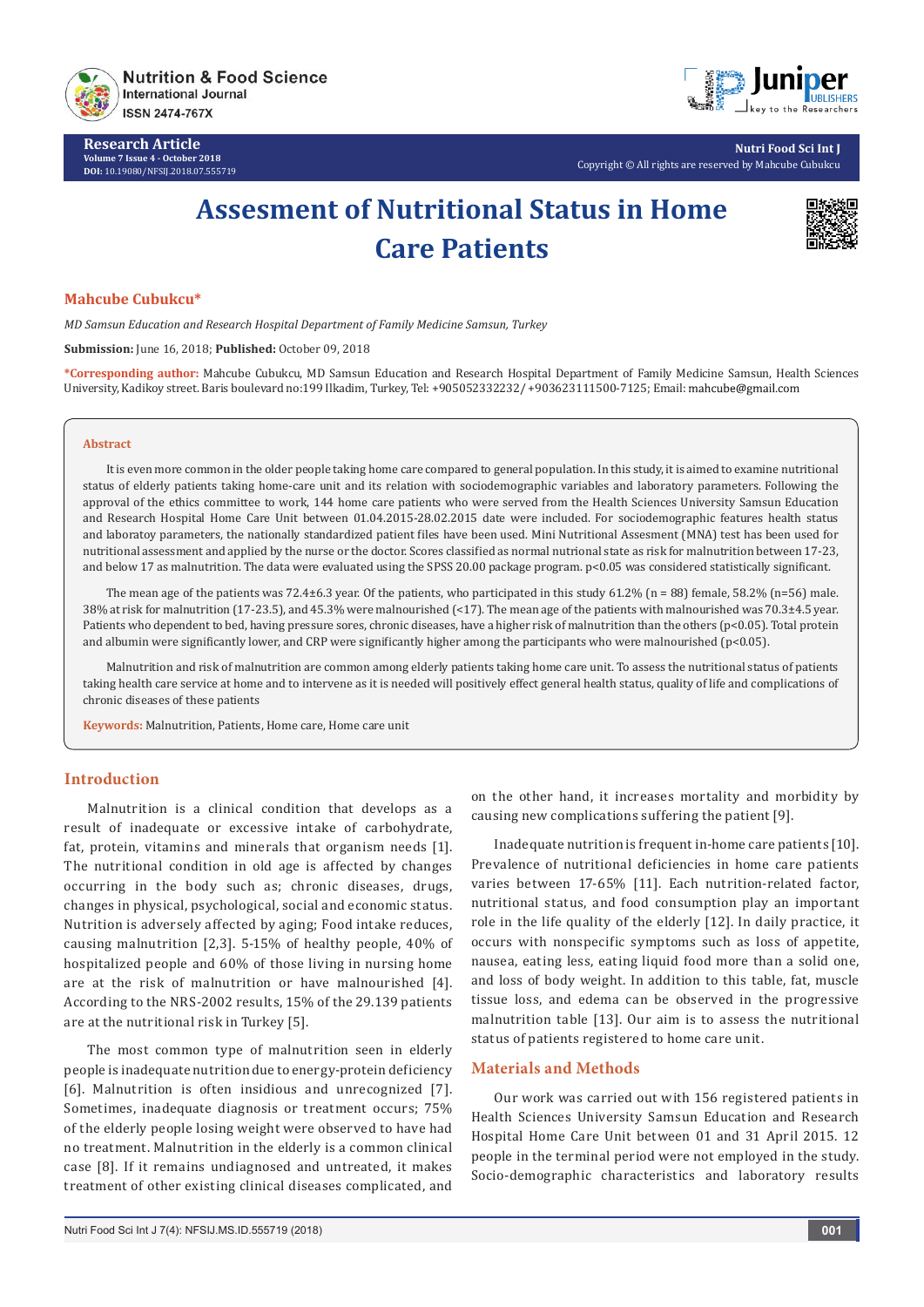were taken from the standardized home care unit patient files. Nutritional assessment was done by MNA test. The MNA test consisted of a total of 18 questions; Of them, 15 was verbal inquiry and 3 was based on anthropometric measures and all nutritional scoring was evaluated on the scale of 30 points [3]. In the pre-questioning part consisting of the six questions. If the score reaches 12 out of 14 points, the rest of the test is not continued, and it is understood that the person has not malnutrition. If the score is 11 or below, the remaining 12 questions of the test are also continued to be questioned. In total, normal nutritional status is between 23.5 and 30 points, 17-23 points refer the risk of malnutrition and malnutrition case is below 17. With 15 verbal questions in the MNA, the patient's general nutritional assessment is done and dietary habits are questioned [3].

To obtain socio-demographic data, the standardized sociodemographic data form standardized by the Ministry of Health for home health services was used. The socio-demographic data form includes data such as age, gender, social insurance, dependence to bed, assistive device use, availability of nursing service. Laboratory data were obtained by scanning patient files.

Ondokuz Mayis University Clinical Research Ethical Committee approval was granted for the study. The data were evaluated using the SPSS 20.00 package program. Statistical significance was accepted at p<0.05. The distribution of the data was evaluated by the Anova, two independent sample-t tests. Kruskal Wallis and Pearson chi-square test for qualitative variables were used to determine if there was any difference between the groups.

## **Results**

Of the 144 participants who participated in the study, 61.2% (n=88) of our patients were female . The mean age of the patients was 72.4±6.3 (18-99). 54.4% of home care patients were dependent to bed. 39.8% of the patients had no pressure sores. The most common stage of pressure sores was the stage I-II. 45.7% of the patients had at least one chronic disease. 40.6% of the patients were married. Primary school graduating were most frequent education level (39.5%).

In malnourished individuals, total protein and albumin were significantly lower and CRP was higher (p<0.05).

# **Discussion**

In our study, the mean age of patients was 72.4±6.3 years. In the study of Akan et al. [15] they found that the mean age of patients was 82.9±6.8 years [15]. In our study, 45.7% of home care patients had at least one chronic disease. In the study of Balci et al. they found that 94.2% of the women and 53.1% of the males had at least one chronic disease [16]. In our study 54.4% of home care patients were dependent to bed. According to Meijer et al they found that only 26.6% of home care patients were dependent to bed [17]. In our study, personal hygiene of 37.7% of home care patients was not favorable. According to Akdemir et al. they found that 94.7% of the patients had a hygiene problem [18]. The reason for this may be that the hygiene varies from one healthcare personnel to another. There must be objective criteria for hygiene.

In our study, malnutrition risk was found in 38% of the home care patients and malnourished was found in 45.3%. According to Guigoz, it was revealed that 9% of home care patients had malnutrition risk and 45% had malnourished [19]. In the study of Soini et al 48% of the patients are at the risk of malnutrition [20]. According to Kaiser et al the prevalence of malnourished was found to be 13.8% and the risk of malnutrition was found to be 53.4% [21]. In the study of Salva et al malnutrition risk was found in 47% of home care patients and malnourished in 6% [22].

According to Cevik et al. [23] they found that serum iron and albumin ratios were lower and CRP was higher in patients with malnourished. In our study, total protein and albumin were significantly lower and CRP levels were higher in those with malnourished [23]. In our study, total MNA score was found to be 22.4±2.7 in home care patients. In the study of Bleda et al they found that the total MNA score in the geriatric patient group was 20.8±5.4 [24]. The literature on how well home care patients who are detected to have malnourished by MNA test will benefit from appropriate treatment is not satisfactory.

Malnourished and the risk of malnutrition are high in those who apply for home care. Screening of patients with appropriate scales and further identification of patients with malnourished and improving nutritional status with appropriate interventions will positively affect general health conditions and quality of life and disease-related complications. In patients with malnutrition risk, taking preventive measures and close monitoring before further deterioration of nutritional status are some of the initiatives that can be effective in preventing the elder fragility and associated comorbidities, the decrease in the level quality of life and the increase in the dependence level.

# **Limitations**

In order to obtain better results in this area, it is necessary to carry out large-scale studies.

#### **Practice implications**

The parameters that can be used to determine the nutritional status of the elders are the anthropometric measurements, physical examination, laboratory analyzes and evaluation of nutrition background. Nutritional status should be screened by family health centers, private polyclinics, home care units to be able to identify malnourished individuals when they are hospitalized.